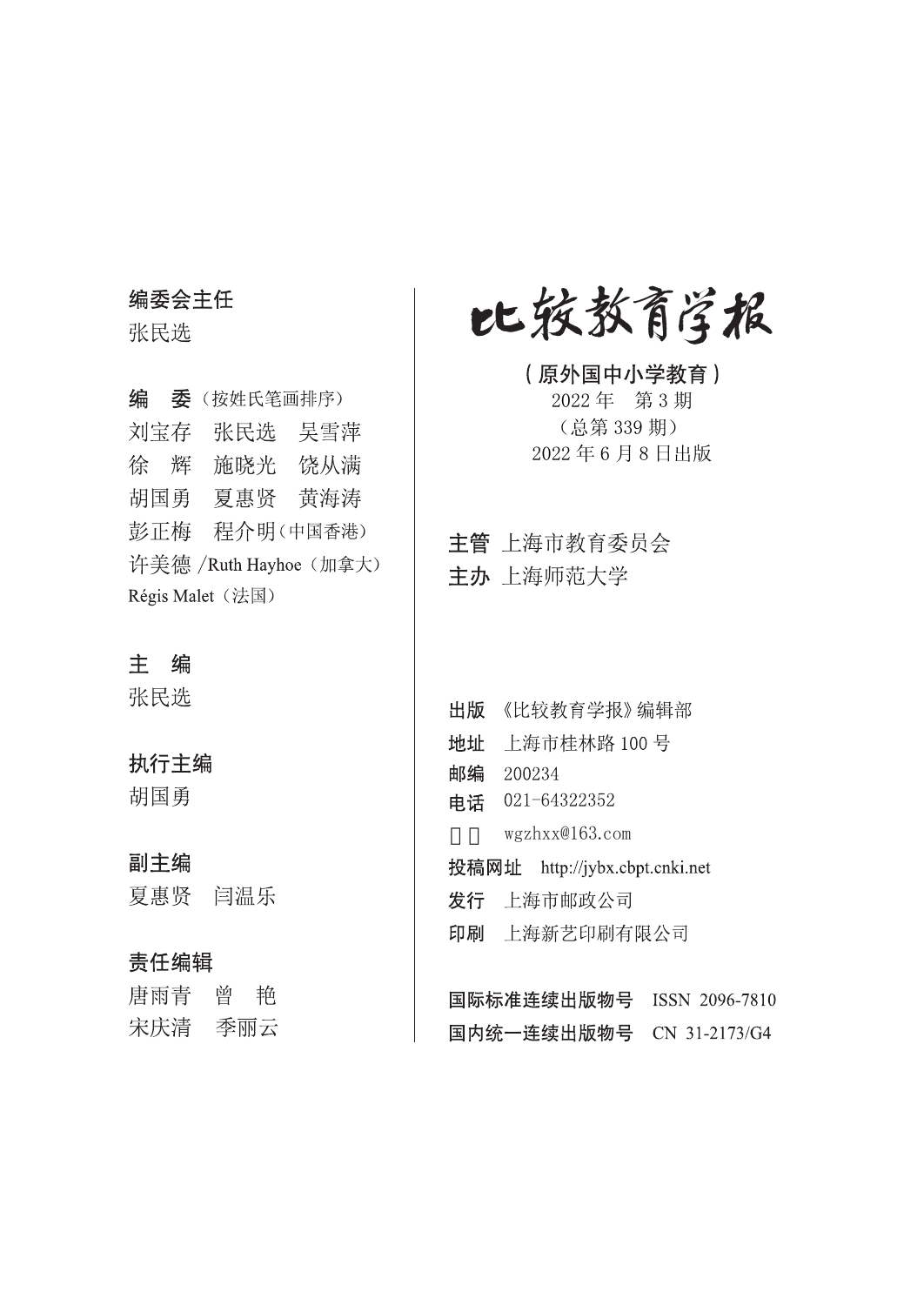# 比较教育学报

(双月刊) 2022 年第 3 期

### 目 录

|    | 理论探索                                                   |   |     |   |
|----|--------------------------------------------------------|---|-----|---|
| 3  | 新制度主义与比较教育研究: 理论、案例及问题                                 |   |     |   |
| 14 | ……………………… 尤 铮<br>PISA 学习机会测评的审视与启示                     |   | 覃云云 |   |
|    | 教育改革                                                   |   |     |   |
| 24 | 乡村振兴视域下乡村小规模学校振兴的国际经验                                  |   |     |   |
| 37 | 张福平<br>德国课后服务体系: 发展历程、现实模式及价值取向                        |   | 邬志辉 |   |
| 50 | 偏远地区需要什么样的教育?<br>——澳大利亚"红土教育"述评                        | 博 | 杨清溪 |   |
|    | 教育治理                                                   |   | 谭春芳 |   |
| 63 | 课后服务研究热点探析与经验借鉴<br>----基于 WOS 期刊文献的计量分析                |   |     | 卿 |
| 79 | 循证支持的美国校长评价专业化路径探析<br>——专业组织的视角                        |   |     |   |
| 93 | 民主参与学校管理机制<br>——西班牙学校理事会职权演变及其成因分析                     |   |     |   |
|    | ……………… 杨瑷伊<br>素质教育                                     |   | 孙   | 讲 |
|    | 108 法国义务教育学生综合素质评价研究                                   |   |     |   |
|    | 张玉环 吴佳桧<br>122 美国家庭处境不利婴幼儿早期干预模式研究<br>——基于"美国健康家庭"家访项目 |   |     |   |
|    | ………………… 张<br>教师教育                                      | 琨 | 程绍仁 |   |
|    | 135 离开还是留任: 国际教师流动影响因素研究述评                             |   |     |   |
|    | 张 佳<br>152 澳大利亚原住民教师教育: 政策与实践                          |   | 夏美茹 |   |
|    | 周亚红 王发龙<br>课程教学                                        |   |     |   |
|    | 164 脱欧后英国中小学外语教育面临的挑战与对策<br>………………………… 易学瑾             |   | 刘宝存 |   |